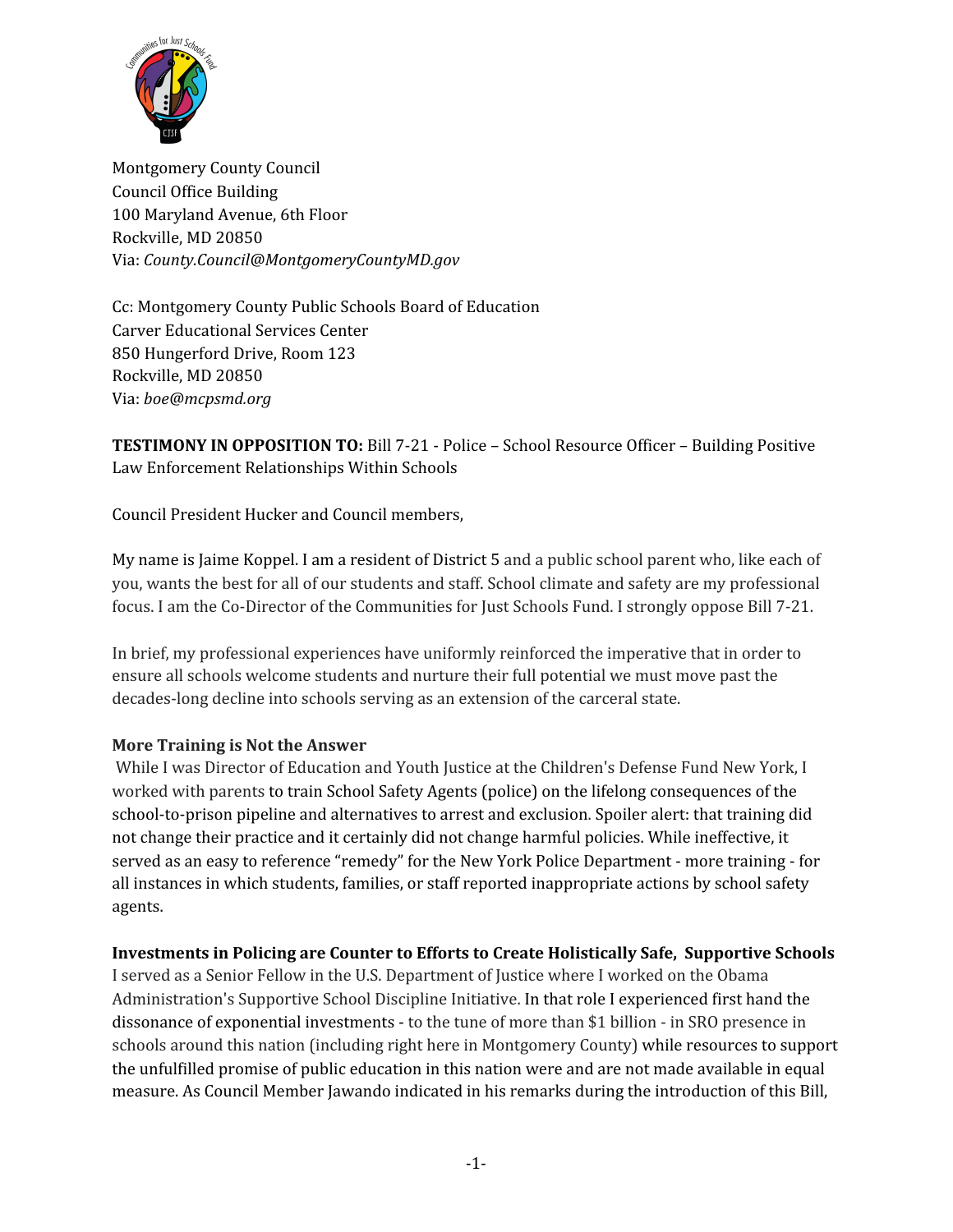there were many who were a part of the 21st Century Community Policing effort who were not in favor of school resource officer programs. We know even more today about the negative, disparate impact of school policing on Black and Brown youth and should not rely on outdated criminal justice reform recommendations as a rationale for our county's actions.

### **We Must Prioritize the Voices of Those Most Negatively Impacted By Our (In)actions**

I currently work at the Communities for Just Schools Fund (CJSF) - an organization that resources grassroots organizers - students, parents/caregivers, and educators - in 31 states, Puerto Rico, and Ontario, Canada. These mostly Black- and Brown-led groups - our partners - have been advancing thoughtful, **urgent** demands for racial justice in education for many years. Many of them have been the architects and careful stewards of #PoliceFreeSchools victories we have seen in places like Oakland, Denver, Madison, and Toronto. I have heard officials in this County and elsewhere tout other #PoliceFreeSchools victories as something decided "overnight" rather than as policy wins for which organizers have thoughtfully built support like what you have heard via testimony and in meetings with Montgomery County students and allies.

The MC Defund/Invest Coalition - with leadership from Young People for Progress (YPP), MoCo Against Brutality, MoCo Students for Change, MoCo STEPS, and others - has continually shown us a better way forward. I associate myself with these incredible youth and adult allies.

I have a few questions:

# **Whose voices are you privileging in this bill and why?**

# **When will the experiences, evidence and research that so many Black and Brown youth, parents, and advocates have shared be enough to counter the anecdotes of people who have nothing to fear from police?**

### **How many more Black and Brown children must be arrested or harmed before you will take action to protect them and their peers?**

Having engaged in efforts to advance education justice from so many different angles, I understand that changing the status quo is no easy thing. But fear and uncertainty are no justifications for inertia - for investing even one more dollar in a dangerous and flawed approach to "safety" that feeds this nation's legacy of racial illness at the expense of children's emotional, psychological, and physical safety.

This county needs you to be courageous and bill 7-21 is the opposite of that. During the introduction of this bill, Council Member Katz, you stated "Montgomery County should be the leader and the prototype" on this issue. Unfortunately, that ship has sailed. The game of hot potato that some members of the County Council and the Board of Education are playing with school safety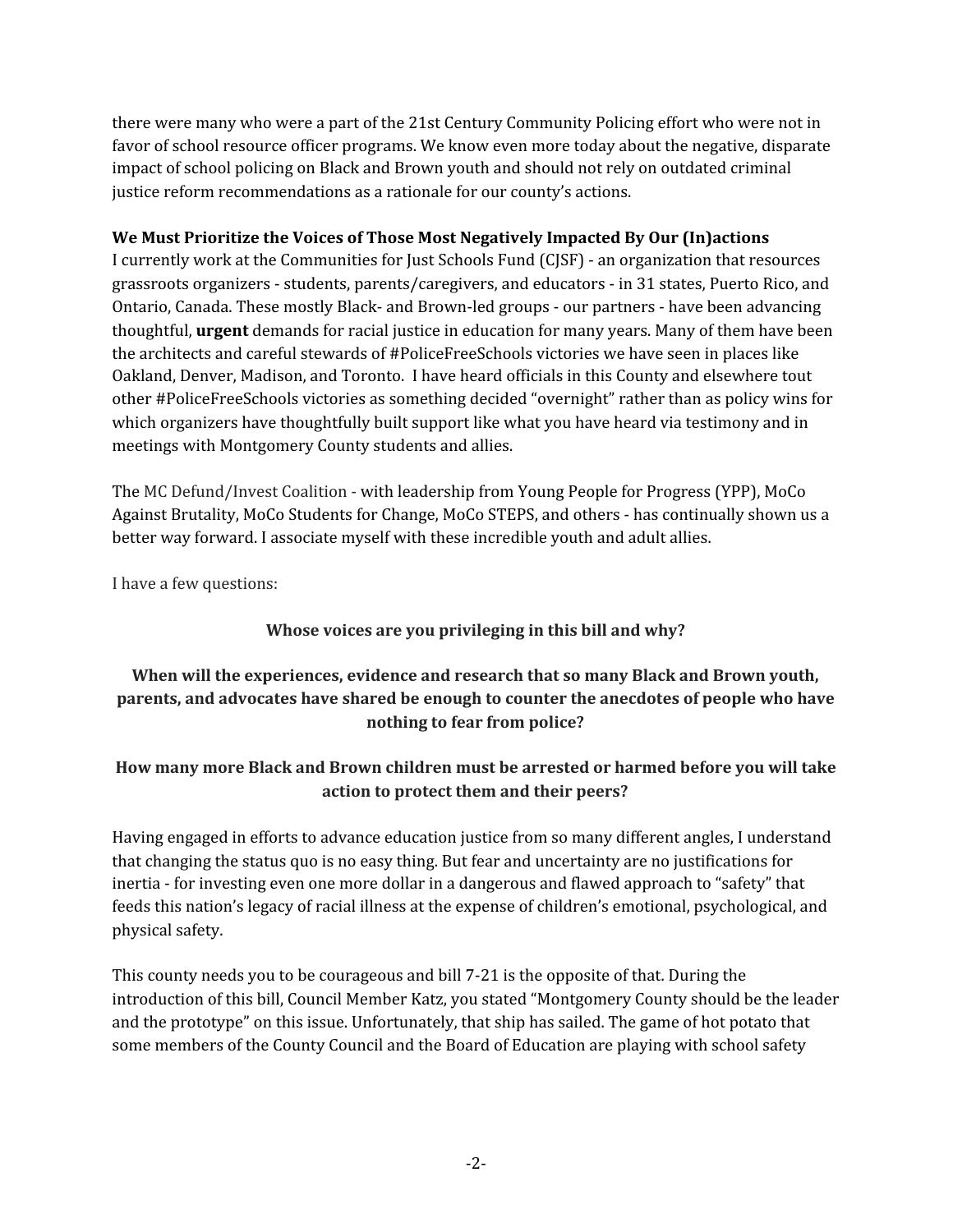means that Montgomery County is behind.<sup>1</sup> And, our students - most especially Black and Brown students, LGBTQ+ students, and those with learning differences - are left to deal with the consequences of adults centering norms and values which enact emotional and psychological violence onto Black, Brown, and LGBTQ+ youth in schools and communities.

Council Member Rice, while introducing this Bill you made a cautionary tale reference to "we only need to look to Rochester, NY to see what happens when those relationships (with police) are not there." You were referencing the horrific treatment of a 9-year old child by Rochester police recently captured on video.<sup>2</sup> You missed the fact that right here in our own county a five-year old child was accosted and verbally abused by law enforcement when what he needed was safe passage back to school.<sup>3</sup> We are no different, no better than Rochester. The burden of building positive relationships with police should not be placed on our children. That should not be their schoolwork or homework. <sup>4</sup> SROs do not represent best practice. There is no evidence that they deter crime or ensure safety. And, scores of youth have come forward to share their stories of how they do not feel safe or supported with police in schools.<sup>5</sup> Not to mention that as Council Member Riemer noted during the introduction of this Bill - people seem to forget that we have school security.

By even entertaining this bill, you are preventing forward action. MCPS will not grapple fully with the alternate realities they/we need to build $^6$  while you spend time scotch taping the edges of what is clearly broken. Anything less than the dismantling of the SRO program will prevent MCPS from ensuring that school discipline approaches, social-emotional learning, curricula, and other school policies and practices are not used as a means of emotional, psychological, and intellectual policing and control.<sup>7</sup> We will continue to espouse a commitment to being anti-racist while running in place and leaving our children behind.

Please do not perpetuate a belief gap grounded in the historic roots $^8$  of systems that favor control and domination, that demonstrate daily that some children are more important than others. MCPS

<sup>1</sup> "[ACLU, OVER 150 CIVIL RIGHTS ORGS URGE PRESIDENT BIDEN TO END FEDERAL FUNDING FOR POLICE IN SCHOOLS](https://www.aclu.org/press-releases/aclu-over-150-civil-rights-orgs-urge-president-biden-end-federal-funding-police)", ACLU, February 25, 2021

<sup>&</sup>lt;sup>2</sup> Shanahan, Ed. "<u>New Footage Emerges of Police Pepper-Spraying of Distraught 9-Year-Old.</u>" NYTimes.com, February 11, 2021

<sup>&</sup>lt;sup>3</sup> Holcome, Madeline and Moshtaghian, Artemis. "[Lawsuit alleges officers harassed and assaulted 5-year-old](https://www.cnn.com/2021/01/27/us/maryland-officers-assault-kindergartener/index.html) [kindergartner](https://www.cnn.com/2021/01/27/us/maryland-officers-assault-kindergartener/index.html)." CNN.com, updated January 27, 2021.

<sup>4</sup> [Do the Harder Work: Create Cultures of Connectedness in Schools](https://www.cjsfund.org/do-the-work), Communities for Just Schools Fund, December 2018 *"While emergency planning and infrastructure are important components of school design, calls to arm teachers, increase police presence in schools, and invest in further improving physical security infrastructure too often come at the expense of more holistic considerations of student well-being. Investments proven to criminalize children threaten to derail efforts towards the kinds of schools all young people need and deserve."*

<sup>5</sup> [Youth Mandate for Education and Liberation,](https://www.aclu.org/press-releases/aclu-over-150-civil-rights-orgs-urge-president-biden-end-federal-funding-police) February 2021 *"The Biden administration and Congress must end all federal funding for police and criminalizing infrastructure in schools, invest in education, and support a pipeline to college, including free access to colleges and universities, and eliminate barriers to higher education."*

<sup>&</sup>lt;sup>6</sup> [Reclaim Social-Emotional Learning: Centering Organizing Praxis for Holistically Safe Schools,](https://www.cjsfund.org/reclaimsel) Communities for Just Schools Fund, October 2020

<sup>7</sup> Kaler Jones, Cierra. ["When SEL is Used As Another Form of Policing.](https://medium.com/@justschools/when-sel-is-used-as-another-form-of-policing-fa53cf85dce4)" Medium.com/@JustSchools, May 7, 2020.

<sup>&</sup>lt;sup>8</sup> For more on the history of policing, visit Zinn Education Project's [Teach the History of Policing](https://www.zinnedproject.org/news/teach-history-of-policing/#:~:text=Blain%20on%20the%20%E2%80%9CRoots%20of,in%20their%20U.S.%20history%20textbooks.) and Dream Defender's [Sundday School.](https://dreamdefenders.org/sundday-school/)